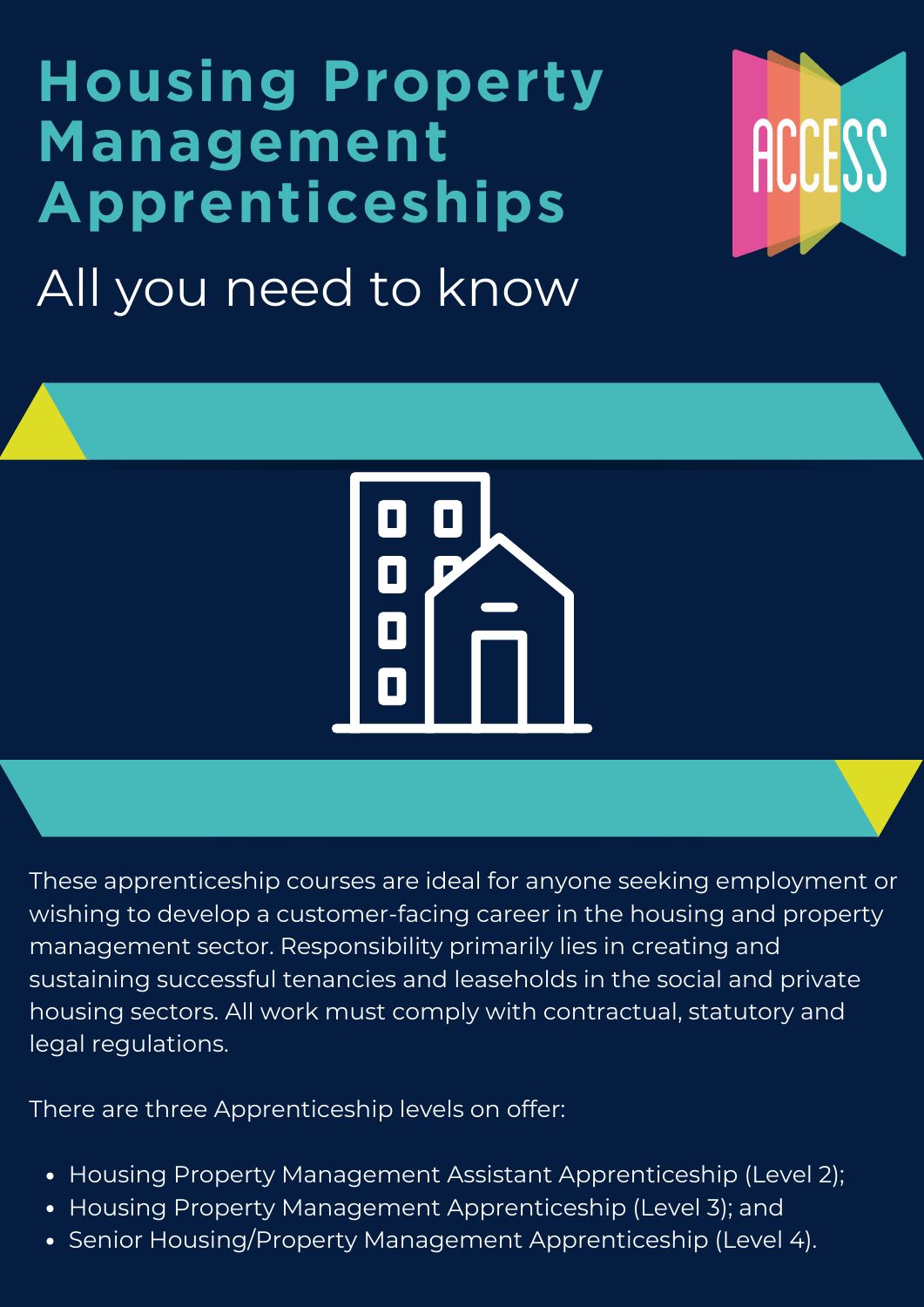### Housing Property Management Assistant Apprenticeship (Level 2)

The Housing/Property Management Assistant role is suited to those who are new to the housing sector.

The role involves working under supervision within the wider organisation/ team, communities and external partners. The work is varied and includes undertaking housing duties relevant to the team and organisation. Examples include preparing paperwork for service charges, supporting consultations and undertaking customer surveys, undertaking neighbourhood and property surveys using checklists, data administration, conducting supervised viewings and rental negotiations, handling telephone calls, filing and scanning, arranging meetings and events and researching new initiatives under the instruction of a supervisor.

Housing / property management assistant apprentices work closely with colleagues to explore solutions to problems and improvements to ways of working. They take responsibility for the quality, accuracy and planning of their own work.

### Housing Property Management Apprenticeship (Level 3)

The work of the Housing Property Management Apprentice is varied and often includes addressing complex people-related matters (e.g. supporting people to live independently) as well as property-related responsibilities. The role incorporates a degree of lone working with minimum supervision whilst predominantly working within the wider organisation / team, communities and external partners.

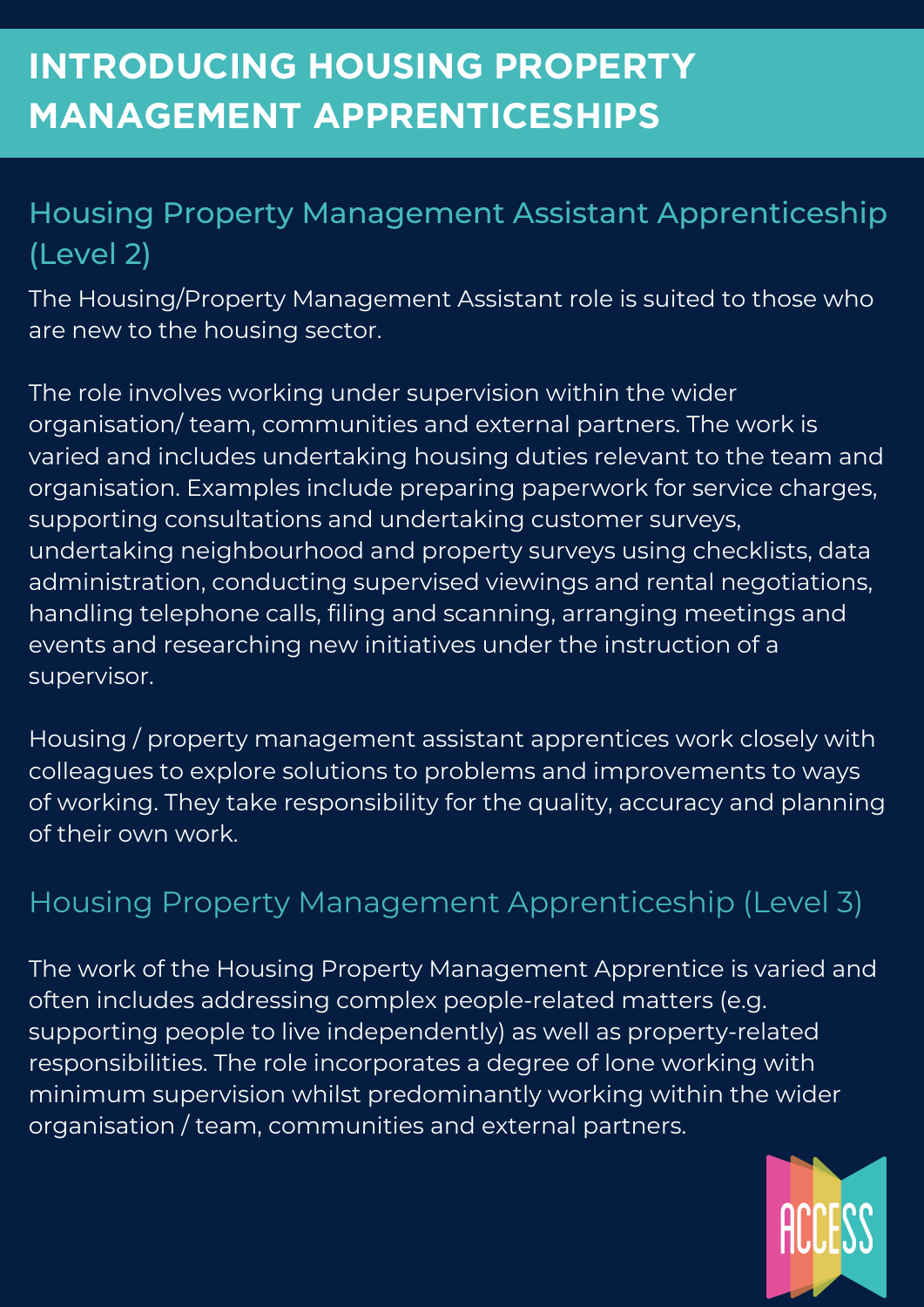# **INTRODUCING HOUSING PROPERTY MANAGEMENT APPRENTICESHIPS**

Housing and property management professionals are proactive in finding solutions to problems and identifying areas for improvement. They take individual responsibility for the quality and accuracy of their work and its administration. At Level 3, some housing/property professionals may also have supervisory responsibility for other people.

#### Senior Housing/Property Management Apprenticeship (Level 4)

Individuals in Senior Housing/Property Management roles are responsible for the management and delivery of housing/property related services, including the management of resources with delegated authority to deliver business objectives.

They manage a specific function and associated team(s) whilst working with the wider organisation/team, communities and external partners. They are proactive in finding solutions to problems and identifying areas for improvement.

They take individual responsibility for the overall quality and cost effectiveness of their business/service area(s) and the needs of stakeholders.

Access Training will design a training package covering all the essential skills, behaviours and knowledge to excel at these apprenticeship levels.

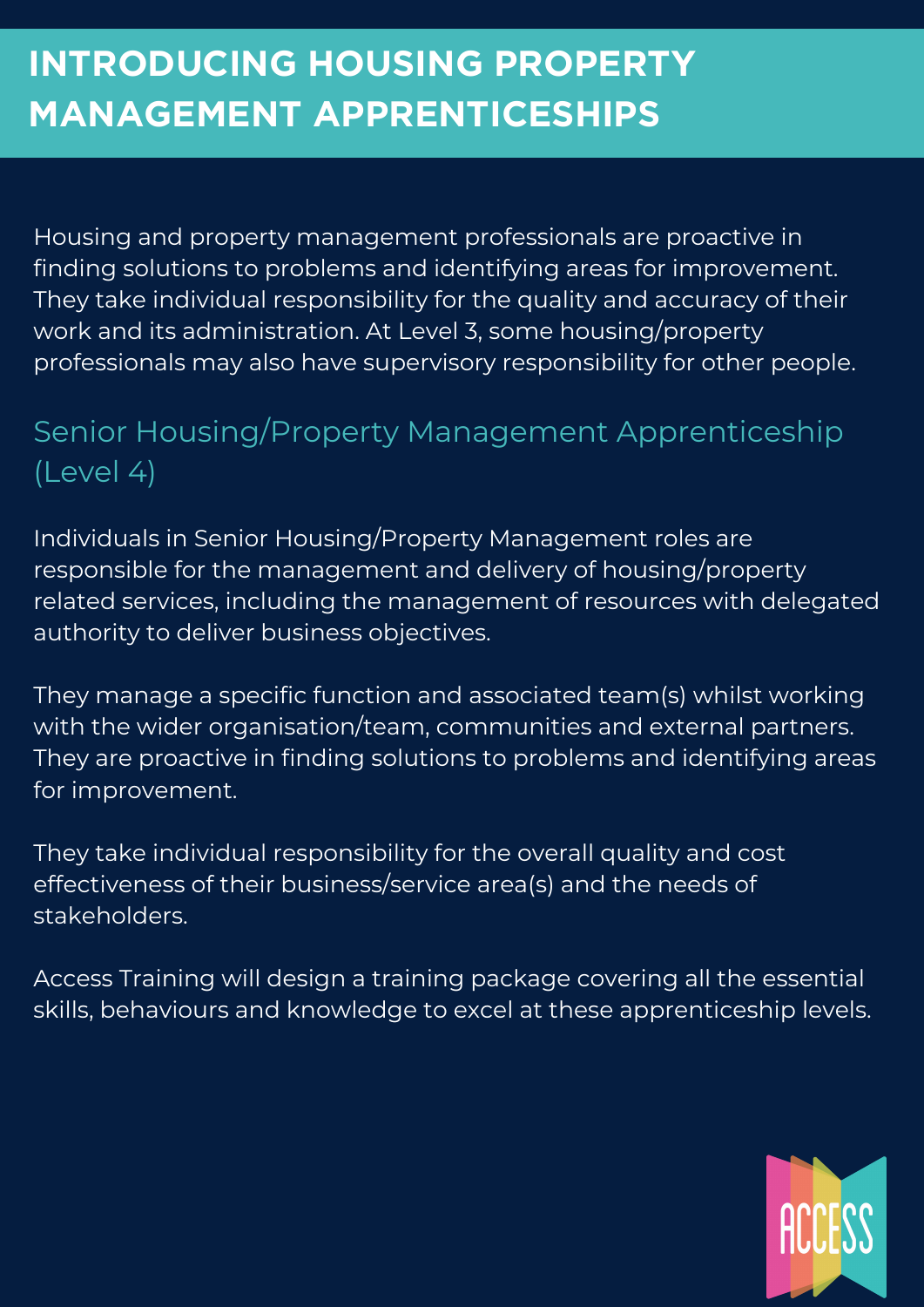## **WHAT'S INVOLVED**

#### Key responsibilities

Apprentices will gain a good understanding of the key responsibilities and skills needed to work successfully in this role including:

- Understanding legislation and regulation
- Understanding the organisation and all relevant background information
- Managing assets
- Working with customers on a range of services
- Responding to vulnerable customers
- Demonstrating trust and integrity
- Administration
- Showing adaptability and team work
- Understanding Housing provision and Housing organisations
- Maths and English Functional skills to level 2 (if not already achieved)

#### *Additionally for Level 4:*

- Financial management
- Decision making and prioritising
- Leadership
- People management
- Collaborative working
- CIH Level 4 Certificate in Housing